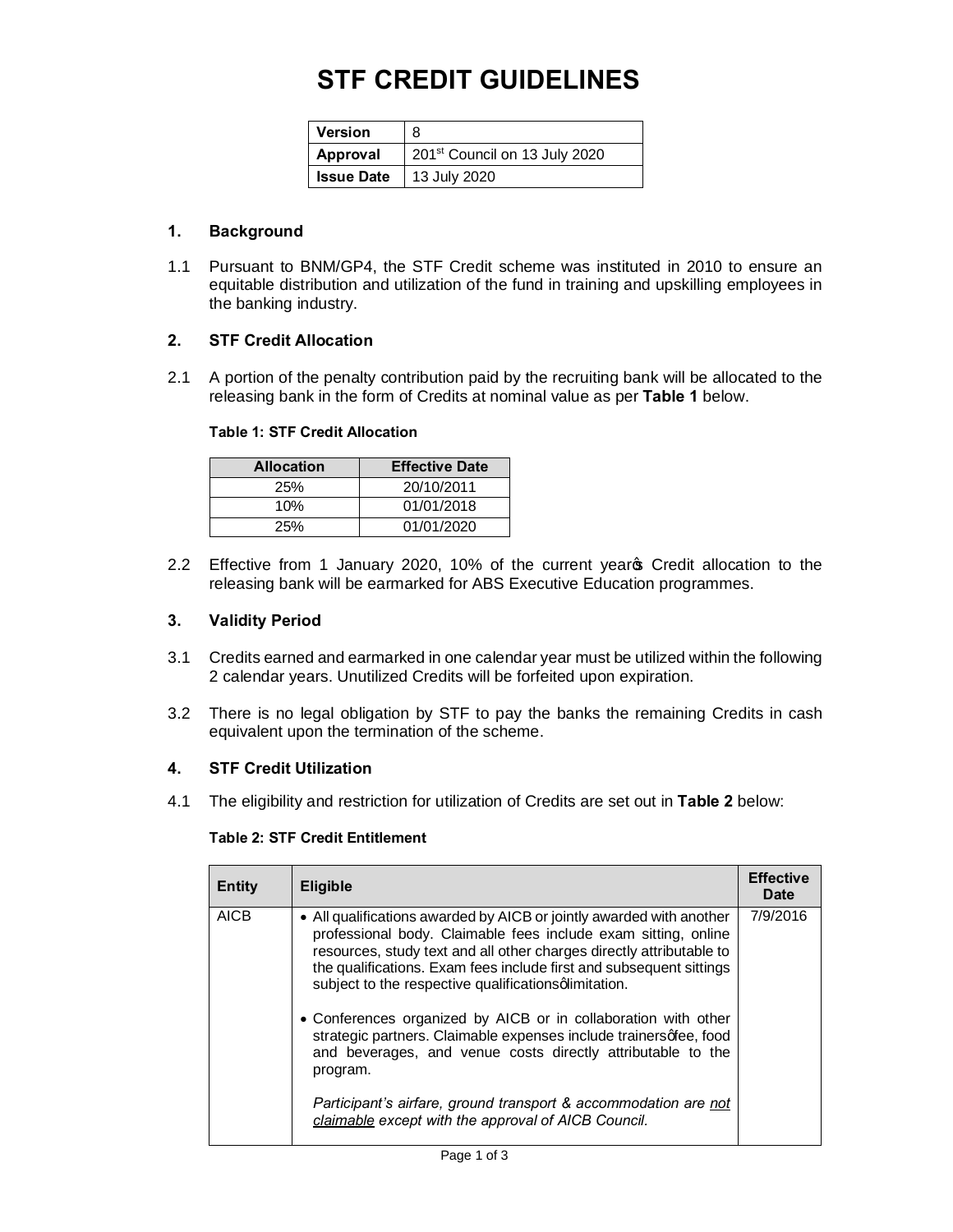# **STF CREDIT GUIDELINES**

| <b>Version</b>    | 8                                         |
|-------------------|-------------------------------------------|
| Approval          | 201 <sup>st</sup> Council on 13 July 2020 |
| <b>Issue Date</b> | 13 July 2020                              |

|              | • Membership fee for individual members and corporate members.                                                                                                                                                                                                                                                                                                                                                                                                   | 1/1/2020  |
|--------------|------------------------------------------------------------------------------------------------------------------------------------------------------------------------------------------------------------------------------------------------------------------------------------------------------------------------------------------------------------------------------------------------------------------------------------------------------------------|-----------|
| <b>ABS</b>   | All programs offered by ABS or in collaboration with other strategic<br>partners. Claimable expenses include trainersq fee, food and<br>beverages, and venue costs directly attributable to the program.<br>Participant's airfare, ground transport & accommodation are not                                                                                                                                                                                      | 7/9/2016  |
|              | claimable except for Executive Education programmes.                                                                                                                                                                                                                                                                                                                                                                                                             |           |
| <b>FSTEP</b> | 3-month STF fully sponsored program conducted by ABS.                                                                                                                                                                                                                                                                                                                                                                                                            | 1/1/2017  |
|              | Salary or allowance paid to FSTEP students are not claimable.                                                                                                                                                                                                                                                                                                                                                                                                    |           |
| <b>ICLIF</b> | All programmes under the collaboration agreement dated 16 July<br>2019 (Collaborative Programmes), subject to AICBG approval and<br>must be marketed as jointly organized by AICB and ICLIF.<br>Claimable expenses include trainersqfee, food and beverages, and<br>venue costs directly attributable to the program.<br>Participant's airfare, ground transport & accommodation are not<br>claimable unless it is an integral part of the collaborative program | 16/7/2019 |
|              | fee as agreed by AICB and ICLIF.                                                                                                                                                                                                                                                                                                                                                                                                                                 |           |
|              | Utilization of STF Credit for Collaborative Programmes is subject to<br>a cap of RM200,000 per bank per year.                                                                                                                                                                                                                                                                                                                                                    |           |
| <b>ASB</b>   | Master of Business Administration for Working Professionals<br>(MBA-WP) with a concentration in Finance and Analytics offered by<br>ASB.                                                                                                                                                                                                                                                                                                                         | 13/7/2020 |
|              | Conditions:<br>Capped at one candidate per bank per annum; and                                                                                                                                                                                                                                                                                                                                                                                                   |           |
|              | The candidate must be an Associate member of AICB.                                                                                                                                                                                                                                                                                                                                                                                                               |           |

*Abbreviations: AICB – Asian Institute of Chartered Bankers ABS – Asian Banking School FSTEP – Financial Sector Talent Enrichment Program ICLIF – The ICLIF Leadership and Governance Centre ASB - Asia School of Business*

4.2 Exemptions to the guidelines and special requests are subject to AICB Councilop approval.

### **5. Process**

- 5.1 STF Resources Sdn Bhd will notify financial institutions (FIs) of their Credit balances on a monthly basis. As the information include staff salary, the statement will be released to the CEO, Head of Human Resource and any other recipients designated by the Head of Human Resource only.
- 5.2 In order to utilize the Credits to purchase a program, FIs are required to submit the STF Credit Utilization Form upon registration or signing of the proposal for the program.